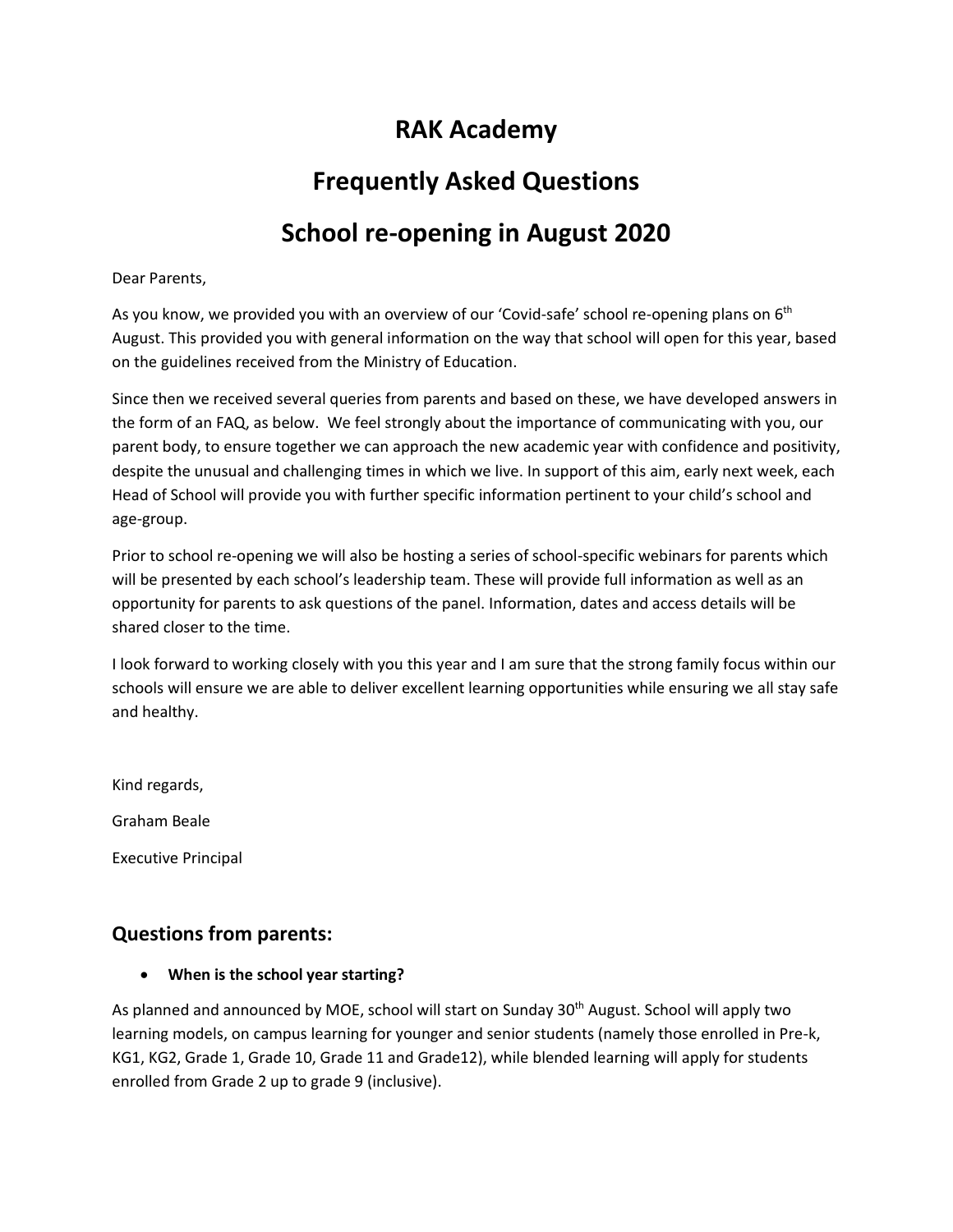## **When will the details of blended learning programme be communicated? When will the school send the detailed plans and timetables to parents?**

Details regarding school allocated days for blended learning and other pertinent information for students required to undertake home/school learning will be provided shortly by each school to parents directly.

## **If my child is in the blended learning cohort, what is the teaching and learning plan for the days of home learning?**

The group of learners not in school will access learning online through numerous platforms used during remote learning. We have learned a great deal about delivering online learning, during our experience from March to June, and have taken that knowledge to further refine and enhance the remote provision. Each school will provide further detail for parents.

### **What will the school day timings be?**

Normal school day timings to apply:

Pre-K - 9 am to 2 pm

KG1 - 7:45 am to 2 pm

KG2 up to Grade 5 - 7:45 am to 2:30

In ISK (Grades 6 to 12), the normal school day is from 07:45 am to 3:10 pm.

#### **Will siblings be in the same group of A/B split?**

Yes, siblings will be in the same group.

#### **Can I choose for my child to attend the school daily if I am a working parent?**

Unfortunately, this is not an option due to health and safety reasons. Students who are allocated to blended learning (day on/day off) cannot move to full-time (this is Grades 2 to 9).

#### **Can I opt in for full distance learning program for my child/children?**

Parents may opt in for full-time at home distance learning if they have concerns (ie, elderly relative at home, vulnerable family member, etc.). Parents who wish to take up this should confirm their intentions by sending an email with the subject of '*Full Distance Learning Program*' to the relevant school administration office with the child's name, grade and the reason(s) behind choosing this option no later than Sunday 23<sup>rd</sup> August.

#### **Email addresses for schools' administration offices:**

BSK: [hoda.mourkos@rakacademy.org](mailto:hoda.mourkos@rakacademy.org)

BSR[: nancy.hanna@rakacademy.org](mailto:nancy.hanna@rakacademy.org)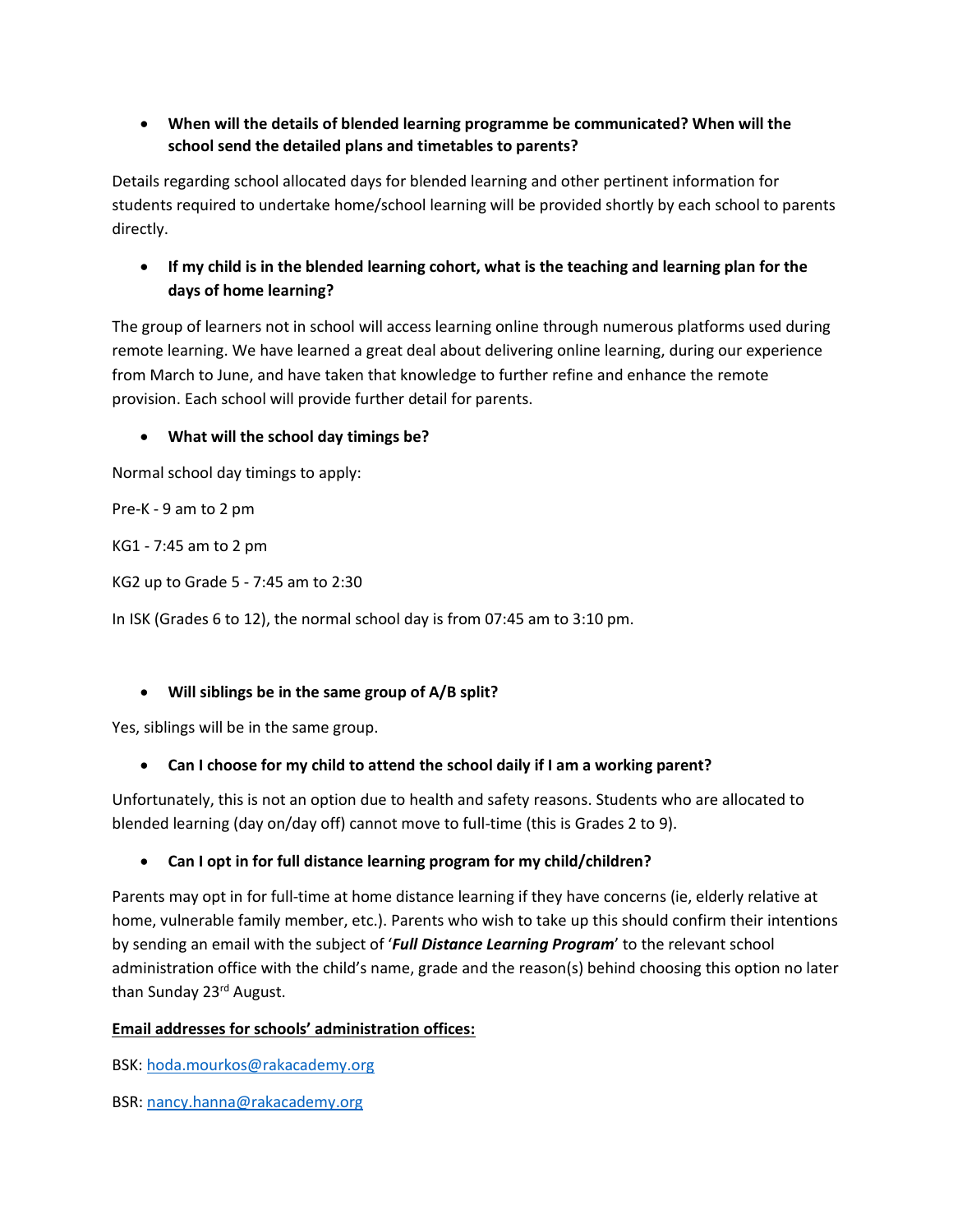BSH: [reem.naser@rakacademy.org](mailto:reem.naser@rakacademy.org) IPK[: rama.jbawi@rakacademy.org](mailto:rama.jbawi@rakacademy.org) ISK: [safia.morsy@rakacademy.org](mailto:safia.morsy@rakacademy.org)

## **Why are grades 2-9 specifically participating in blended learning while the other grades can attend fully? If Gr 2-9 have blended learning, then why are we required to pay full fees?**

RAK Academy would, of course, prefer to have all students attend school daily but due to the strict MOE directives for school re-opening. These Covid-19 regulations mean that for certain grades we are simply not able to accommodate all students in school at the same. Fees will stay the same as school will be providing continuous learning – for Grades 2 to 9 this will be based on a day on/day off blended model using online Distance Learning.

### **If both parents are working, how can we follow through with our child's work?**

As with the Distance Learning Programme, last year, parents will need to explore childcare options to support their children during this time. We will be making use of live streaming of lessons as much as possible to ensure that parental support requirements are minimised.

### **What are the changes to the school uniform? How and when can we order the school uniform?**

Uniform will be available after the 15th August, more details to follow soon. RAKA has also introduced school-branded medical masks as part of the compulsory school uniform.

#### **When and how will masks be required and will the school support mask use?**

Masks will be required for all staff and students that are on RAKA school sites. However, children in Pre-K to KG2 are not required to wear masks while at school.

#### **What are the cleaning and hygiene procedures?**

Our school has conducted a review of all potential frequent touch points, including, door handles, light switches, handrails, taps and washbasins, etc. Increased cleaning and sanitization will be conducted across these areas throughout the duration of the day. A thorough cleaning of the school will be conducted each day, using approved Municipality chemicals. A thorough deep clean and sanitization of the school will be conducted at the end of each week. Cleaning staff will wear the required PPE for all cleaning activities.

#### **What protocols are in place to ensure the safety of our learning community?**

The RAK Academy health and safety department has established a robust set of health, safety and operational procedures and protocols, in order to support the safe reopening of schools.

Quality assurance checks will also be conducted to monitor the effectiveness. Classrooms will be set up to ensure a safe distance for students as per guidelines, and physical markings will be used in classrooms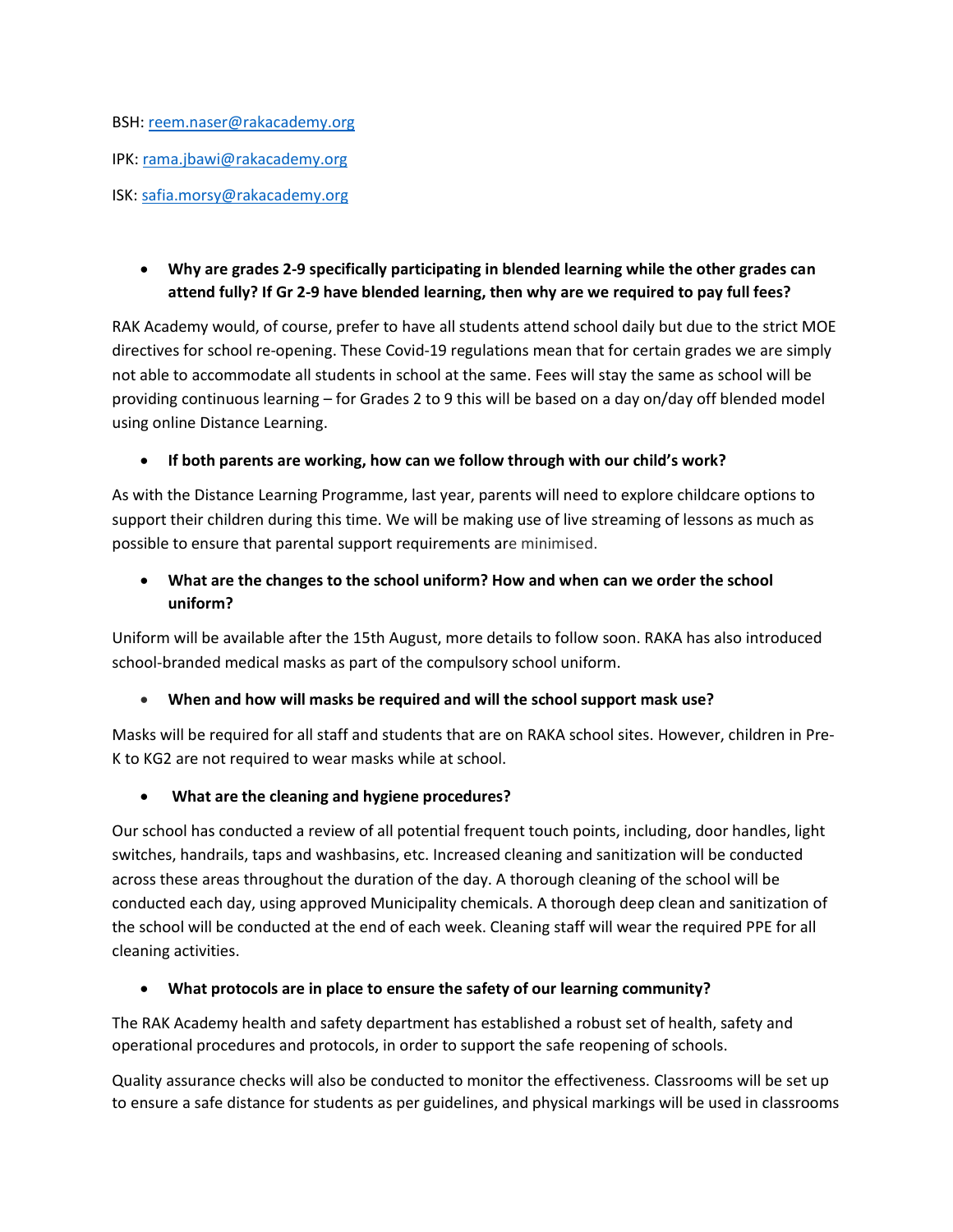to ensure desks remain in the correct locations. Teachers will also follow safe guidelines for teaching when working with students.

Safety markings will be set up throughout corridors, the markings will dictate safe distances of 2 metres. Students will be monitored to ensure adherence. One-way pedestrian flows will be required and will be marked out accordingly. Seating arrangements will be clearly marked out in canteen areas, no students will be permitted to sit directly adjacent or next to one another. Students from the same class must adhere to 1.5-meter safe distances, students from different classes must maintain 2-meter safe distances. Food catering at this stage will not be restricted. The school can provide catering services provided it is based on pre-packaged food, while following RAK (public Health Authority) PHA food safety guidelines related to catering services. Families are encouraged to supply food & beverages for their children along with their own plastic safe utensils. Staff must also bring in their own food and drink. Teachers should supervise to ensure that children do not share food. Face shields are encouraged during meal breaks when masks need to be temporarily removed. Dispenser will be removed, water bottles will be available in the canteen and vender machines, however students will be encouraged to bring their own water supply for the day

#### **Are bags allowed in the school?**

Yes, bags are allowed in the school.

#### **How can students ride the school bus safely?**

Based on health and safety directives, school buses will be allowed to operate at 50% capacity. These include:

- $\circ$  Staff and students' temperature will be checked before boarding on bus (if the temperature is outside of the safe guideline, the student will not be allowed to enter the bus or attend school).
- o Daily records will be maintained
- o Buses will be disinfected before and after each use
- o Adequate signage will be placed inside the bus
- o Procedures are in place should a child display signs of COVID 19 while in the bus

#### **Is there any estimate on how long the blended/distant learning will go on?**

As an Academy, we would ideally prefer to have all students back in school for full-time learning. However, we are required to follow very specific regulations and guidelines to support our whole community during this time of Covid pandemic. We will continually monitor the situation and regularly update parents with any changes or additional information as these become known. Our aim is to return to full-time, school-based learning as soon as it becomes practicable within all safety guidelines.

**Are schools using one platform for Distance Learning?**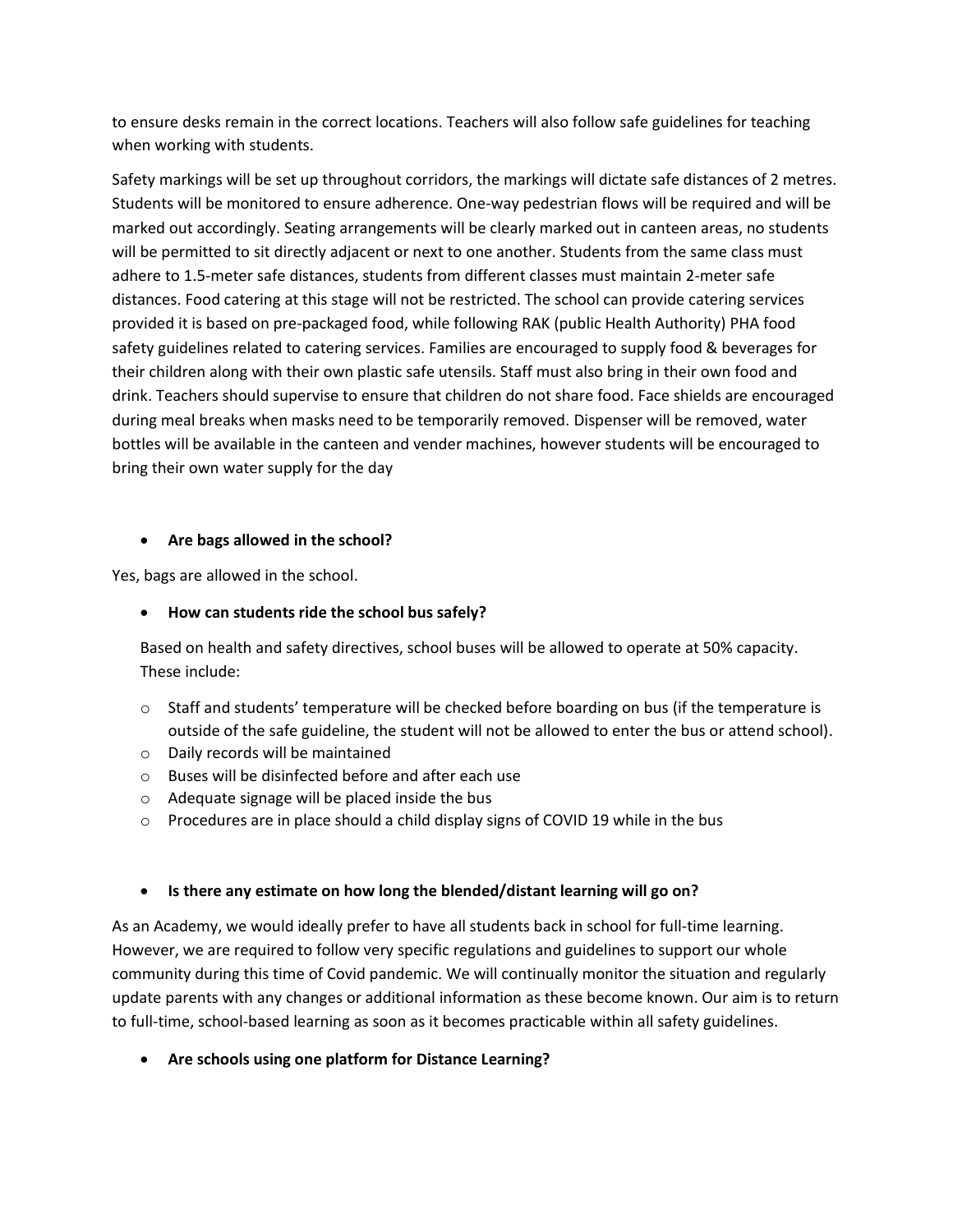Schools will be using Google Classroom as the learning interface for all grade levels. Specific information for parents will be provided shortly by each school to parents.

## **How will the school ensure that our children are safe while online - what cyber safety guidelines are in place?**

*Throughout last year's Distance Learning Programme, we practiced e-safety and ensured that only those within the school domain could join live lessons or enter Google Classrooms. We also have our counsellors available should any student wish to raise a concern or speak to them. Information on esafety and guidelines for parents will be sent out shortly.* 

## **Will there be a survey for parents?**

As an Academy of schools with a strong desire to support our learning communities, we take the views and ideas of our parents seriously and we will be seeking input on a regular basis., to ensure we are meeting the needs of all our learners.

## **Will there be a webinar meeting for the parents? And how often can it be done?**

We are pleased to announce that we will be holding parents as partners 'Back to School' webinars for each school, prior to reopening. These will be facilitated by our community Liaison Manager, Reham Zahran, and the panels will include each school's Head and leadership team. The new Executive Principal will also be in attendance. Parents will have the opportunity to ask questions and the school's leadership team will provide answers and guidance to ensure that you can feel confident about the start to the new school year for your child. Information regarding these will sent to parents shortly.

## **Are the numbers of cases in RAK low enough for schools to reopen?**

Currently the numbers in the UAE are low and school are required to re-open based on strict MOE guidelines. RAKA keeps a very close eye on the number of cases and keeps up to date with information being sent out from MOHA. We are also in regular contact with MOE for any updates and changes that need to be made. Schools have been directed to re-open

## **Will hand washing stations or hand sanitisers be available throughout the school and will children be instructed to wash hands often?**

Each school will be following specific guidelines for hygiene and personal safety throughout each school. Each class will have a sanitising station for students to use. Students will also be asked to wash hands and sanitize hands before entering the class. Teachers will be guiding and supporting students in ageappropriate ways, to understand the importance of safe habits and protocols in school and these will be strictly enforced.

## **How will physical distancing be maintained throughout the school day?**

RAKA has put in place a range of measures to maintain physical distancing, including class lay-out, floormarking and physical dividers as required. RAKA will also ensure that physical distancing is maintained with tight supervision from the academic staff. Movement around school for all students will be minimised and break times will be adapted to ensure students in learning 'bubbles' do not mix.